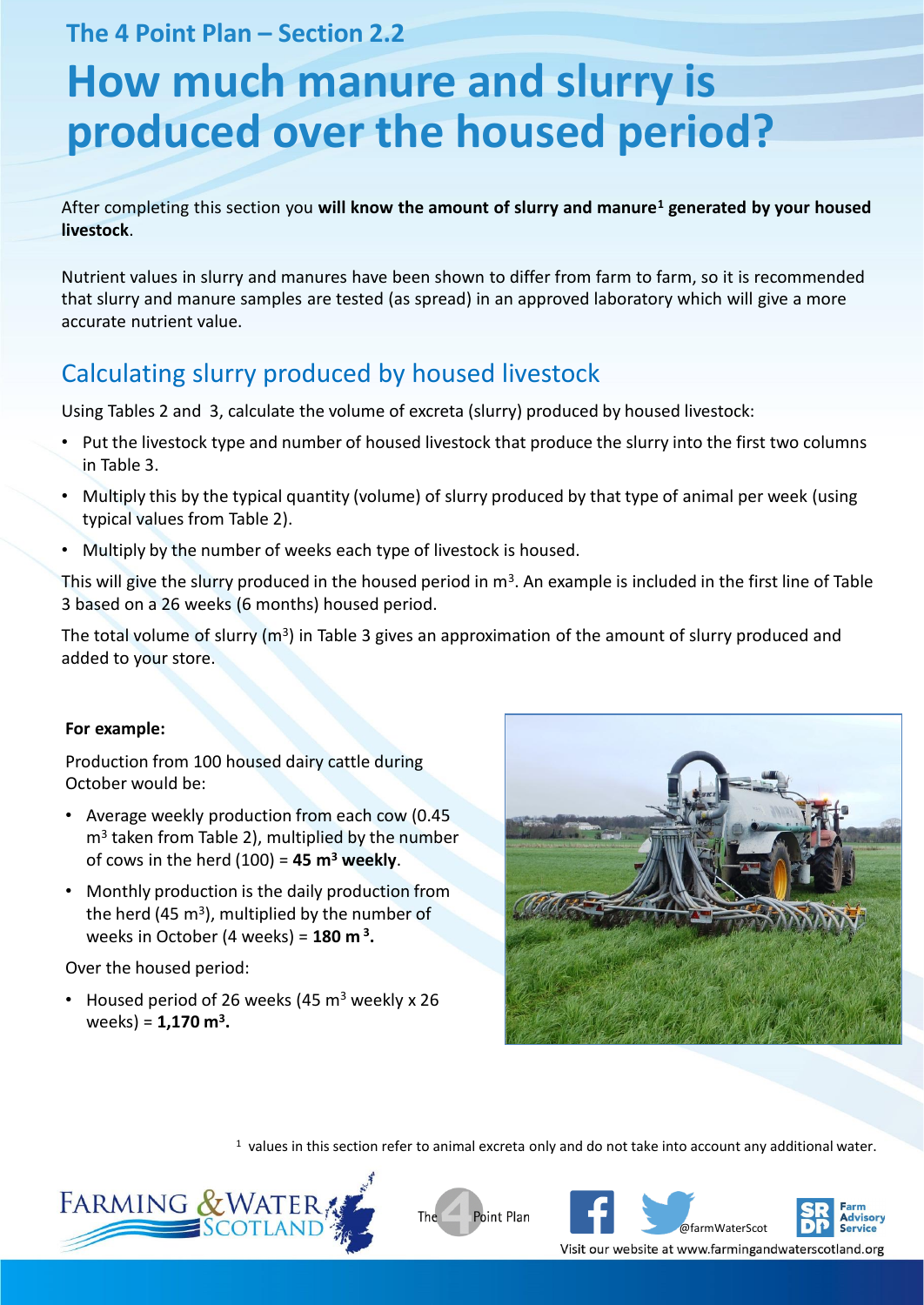## **Table 2. Typical values of excreta produced by housed livestock per week (adapted from NVZ Action Programme Guidelines)<sup>2</sup> .**

| <b>Livestock type</b>                                              | <b>Volume of excreta</b> | <b>Volume of excreta</b> |  |
|--------------------------------------------------------------------|--------------------------|--------------------------|--|
|                                                                    | (slurry) produced per    | (manure) produced        |  |
|                                                                    | livestock type per       | per livestock type per   |  |
|                                                                    | week $(m3)$              | week $(m3)$              |  |
| 1 Dairy cow (over 9000 litre milk yield)                           | 0.45                     | 0.45                     |  |
| 1 Dairy cow (6000 and 9000 litre milk yield)                       | 0.37                     | 0.37                     |  |
| 1 Dairy cow (up to 6000 litre milk yield)                          | 0.29                     | 0.29                     |  |
| 1 Dairy heifer replacement (13 months to first calf)               | 0.28                     | 0.28                     |  |
| 1 Dairy heifer replacement (3 to 13 months)                        | 0.14                     | 0.14                     |  |
| 1 Beef suckler cow (over 500kg)                                    | 0.32                     | 0.32                     |  |
| 1 Beef suckler cow (up to 500kg)                                   | 0.22                     | 0.22                     |  |
| 1 Steer/heifer (over 25 months)                                    | 0.22                     | 0.22                     |  |
| 1 Steer/heifer (13 to 25 months)                                   | 0.18                     | 0.18                     |  |
| 1 Steer/heifer (3 to 13 months)                                    | 0.14                     | 0.14                     |  |
| 1 Bull beef (3 months and over)                                    | 0.18                     | 0.18                     |  |
| 1 Bull for breeding (over 25 months)                               | 0.18                     | 0.18                     |  |
| 1 Bull for breeding (3 to 25 months)                               | 0.18                     | 0.18                     |  |
| 1 Calf (up to 3 months)                                            | 0.05                     | 0.05                     |  |
| 1 Lamb (6 to 9 months)                                             |                          | 0.01                     |  |
| 1 Lamb/Hogg (form 9 months to first lambing, tupping or slaughter) | $\overline{\phantom{a}}$ | 0.01                     |  |
| 1 Breeding ewe (to 60kg inc lamb to 6 months where applicable      |                          | 0.02                     |  |
| 1 Breeding ewe (over 60kg inc lamb to 6 months where applicable    | $\overline{\phantom{a}}$ | 0.04                     |  |
| 1 Goat                                                             |                          | 0.02                     |  |
| 1 Breeding deer                                                    |                          | 0.04                     |  |
| 1 Deer (other)                                                     | $\overline{\phantom{a}}$ | 0.02                     |  |
| 1 Horse                                                            |                          | 0.17                     |  |

#### **Table 3. Volume of slurry produced over the housed period.**

| 1                                | $\overline{2}$ | 3                    | $\overline{4}$            | 5                     |  |
|----------------------------------|----------------|----------------------|---------------------------|-----------------------|--|
| Type of livestock                | Number of      | Volume $(m^3)$ of    | Number of weeks           | Volume of Slurry      |  |
|                                  | livestock      | slurry produced      | housed                    | produced in           |  |
|                                  |                | per week (from Table |                           | housed period $(m^3)$ |  |
|                                  |                | 2)                   |                           |                       |  |
| Example - Dairy cows (over 90001 | 100            | 0.45                 | $x \quad 26$              | $\equiv$              |  |
| milk yield per year)             |                | $\mathbf X$          |                           | 1,170                 |  |
|                                  |                | X                    | $\boldsymbol{\mathsf{X}}$ | $=$                   |  |
|                                  |                | $\mathsf{x}$         | $\boldsymbol{\mathsf{x}}$ | $=$                   |  |
|                                  |                | $\mathsf{x}$         | $\boldsymbol{\mathsf{x}}$ | $=$                   |  |
|                                  |                | X                    | $\boldsymbol{\mathsf{x}}$ | $=$                   |  |
|                                  |                | X                    | $\boldsymbol{\mathsf{x}}$ | $=$                   |  |
|                                  |                | X                    | $\overline{\mathsf{x}}$   | $=$                   |  |
|                                  | Ξ              |                      |                           |                       |  |

The

2 Information on pigs and poultry is contained in Appendix 6.





Visit our website at www.farmingandwaterscotland.org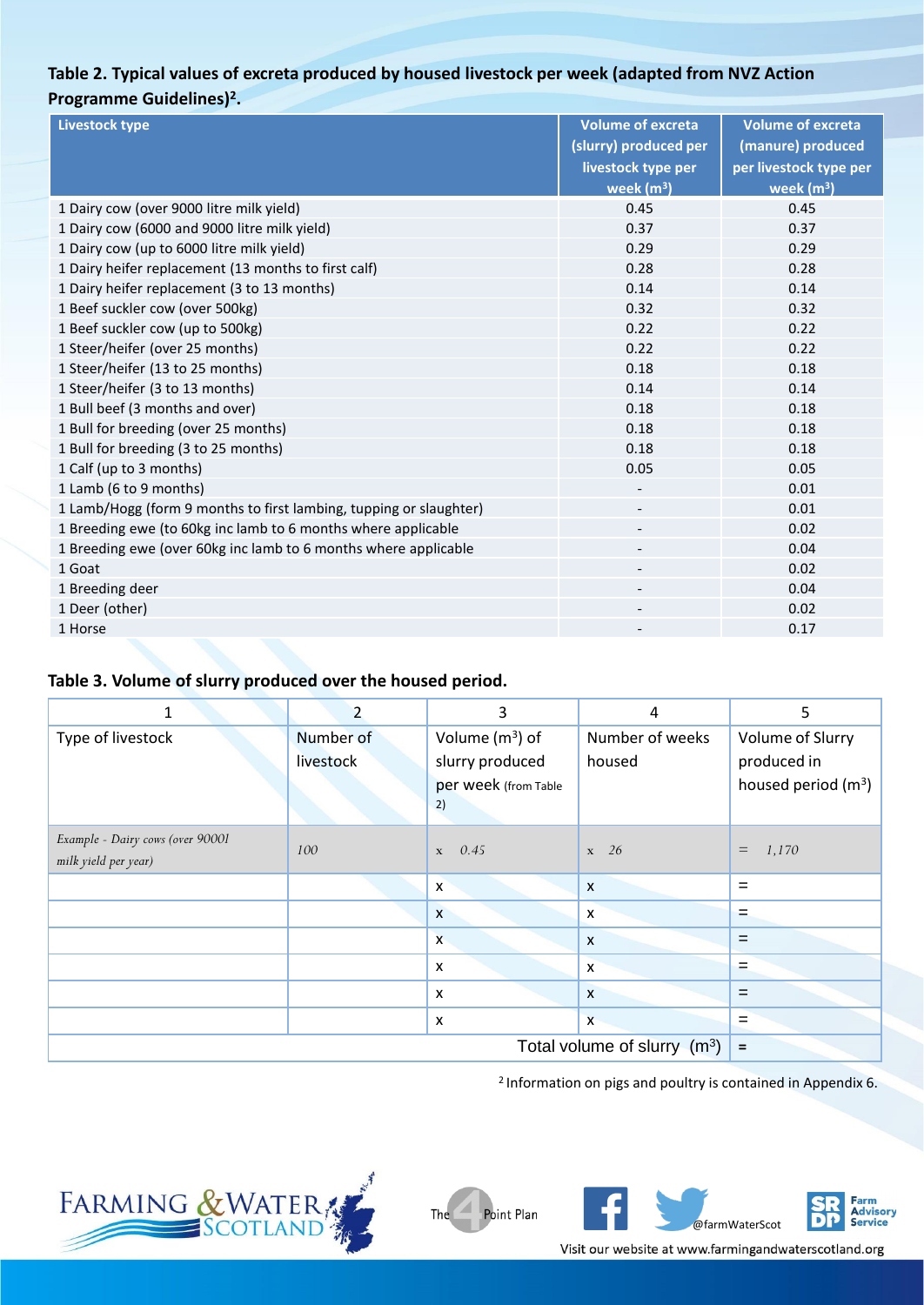## Calculating manure produced by housed livestock

Use the same method to calculate the potential amount of manure produced in m<sup>3</sup> from housed livestock using Table 4 and the reference data from Table 2.

A 'straw addition factor' (1.3 for dairy cattle or 1.15 for all other types of livestock) has been included along with a correction factor (0.70) to allow for the density of manures.

- Write the livestock type and number of housed livestock that produce the manure into the first two columns in Table 4.
- Multiply this by the typical quantity (volume) of manure produced by that type of animal per week (using values from Table 2).
- Then multiply by the number of weeks each type of livestock is housed and multiply by the straw addition factor. Divide then by the manure density value which is 0.70.

This will give the manure produced over the housed period in  $m^3$ .

An example is included in the first line of Table 4 based on a 26 weeks (6 months) housing period using beef suckler cows over 500 kg, which will be multiplied by a straw addition factor of 1.15.

| 1                              | 2         | 3                    | 4                  | 5                    | 6                  | 7              |
|--------------------------------|-----------|----------------------|--------------------|----------------------|--------------------|----------------|
| Type of livestock              | Number of | Volume $(m^3)$       | Number of          | Straw addition       | Manure             | Volume of      |
|                                | housed    | of manure            | weeks housed       | factor               | density value      | manure         |
|                                | livestock | produced per         |                    |                      | (divide by         | produced over  |
|                                |           | week (from           |                    | (1.3 for dairy; 1.15 | 0.70)              | the housed     |
|                                |           | Table 2)             |                    | all other livestock) |                    | period $(m^3)$ |
| Beef suckler cow (over 500kg)  |           |                      |                    |                      |                    |                |
|                                | 50        | 0.32<br>$\mathbf{x}$ | 26<br>$\mathbf{x}$ | 1.15<br>$\mathbf{x}$ | 0.70<br>$\sqrt{2}$ | 683.43<br>$=$  |
|                                |           |                      |                    |                      |                    |                |
|                                |           | $\mathbf x$          | $\mathbf x$        | $\mathbf x$          |                    | $=$            |
|                                |           | $\mathbf x$          | $\mathbf x$        | $\mathbf x$          |                    | $=$            |
|                                |           | $\mathbf{x}$         | $\mathbf x$        | $\mathbf x$          |                    | $=$            |
|                                |           | $\mathbf x$          | $\mathbf x$        | $\mathbf x$          |                    | $=$            |
|                                |           | $\mathbf{X}$         | $\mathbf x$        | $\mathbf x$          |                    | $=$            |
|                                |           | $\mathbf{x}$         | $\mathbf x$        | x                    |                    | $=$            |
| Total volume of manure $(m^3)$ |           |                      |                    |                      |                    |                |

#### **Table 4. Volume of manure produced over the housed period.**

The total volume of manure in Table 4 gives an approximation of the amount of manure produced over the housed period and added to your store.

### **For example:**

Manure production from 50 housed beef suckler cows (over 500 kg) during October (4 weeks) would be:

- Average weekly production from each cow (0.32  $m<sup>3</sup>$  taken from Table 2), multiplied by the number of cows in the herd (50) = **16 m<sup>3</sup> weekly**.
- Before the straw addition factor and manure addition factors are applied, the monthly production is the daily production from the herd (16  $m^3$ ), multiplied by the number of weeks in October (4 weeks) = **64 m<sup>3</sup> in October**.